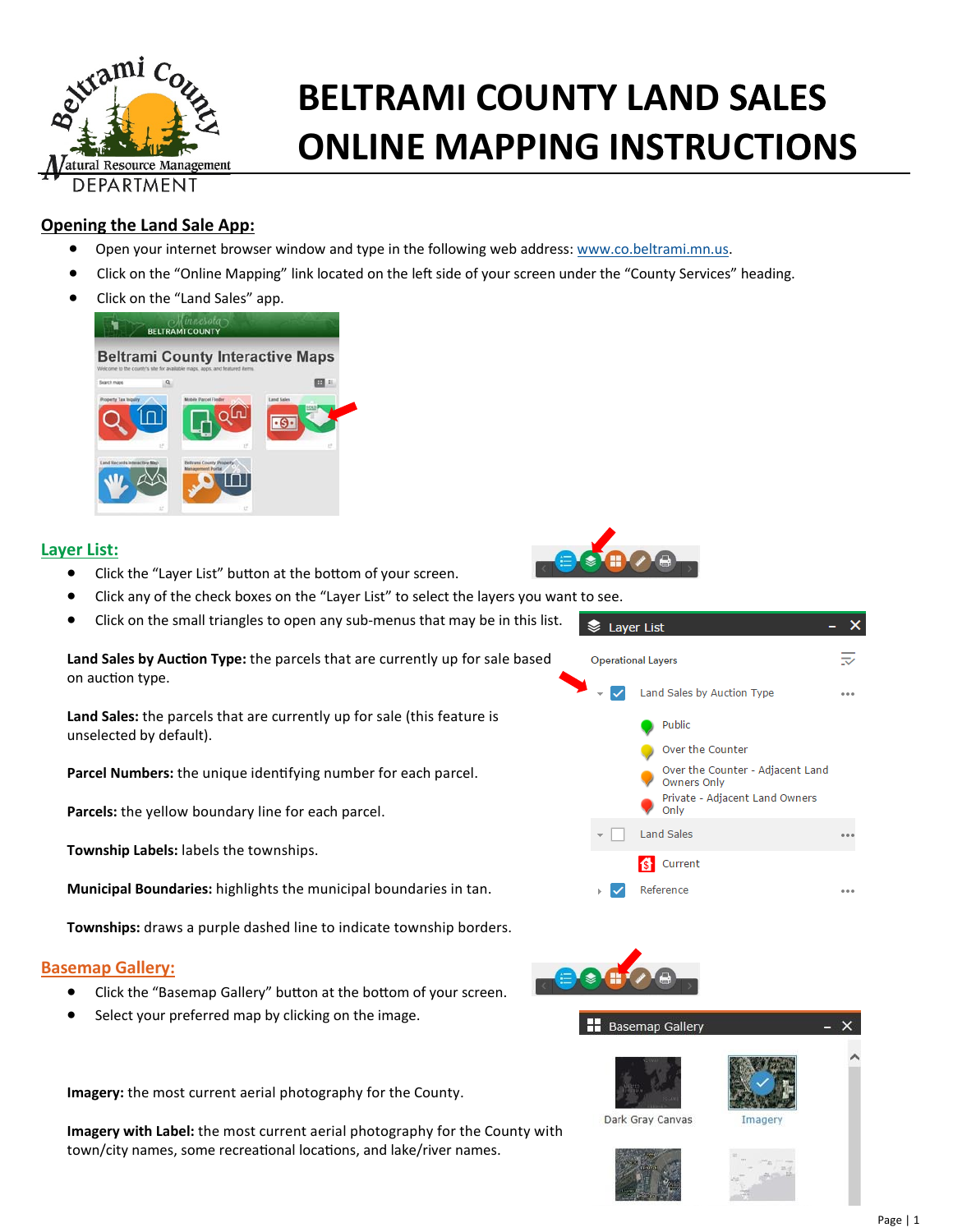#### **Measurement:**

• Click the "Measurement" button at the bottom of you screen.



• The "Measurement" menu allows you to find area, distance, and location of a point.



Area: select the "Area" button. Click once to start the measurement, click once at every corner or curve, and double click to end the measurement. Once you double click, your results will appear on screen. Use the drop down menu to change the measurement units.



Distance: select the "Distance" button. Click once to start the measurement, click once at any corners, and double click to end. Once you double click, your results will appear on screen. Use the drop down menu to change the measurement units.



Location: select the "Location" button. Click to place the green marker. Results of the mouse location and the green marker will appear on screen. **A** Measurement



#### **Print:**

- Click the "Print" button at the bottom of you screen.
- Select the layout and format for your map document. Use the dropdown menus to change the current settings if needed.
- Select "Advanced" to change the scale, metadata, size or print quality of the map if needed.

| ь<br>Print |                  |               |
|------------|------------------|---------------|
| Map Title: | ArcGIS Web Map   |               |
| Layout:    | MAP_ONLY         |               |
| Format:    | PDF              |               |
|            | <b>MAdvanced</b> | <b>OPrint</b> |

 $\odot$   $\oplus$   $\odot$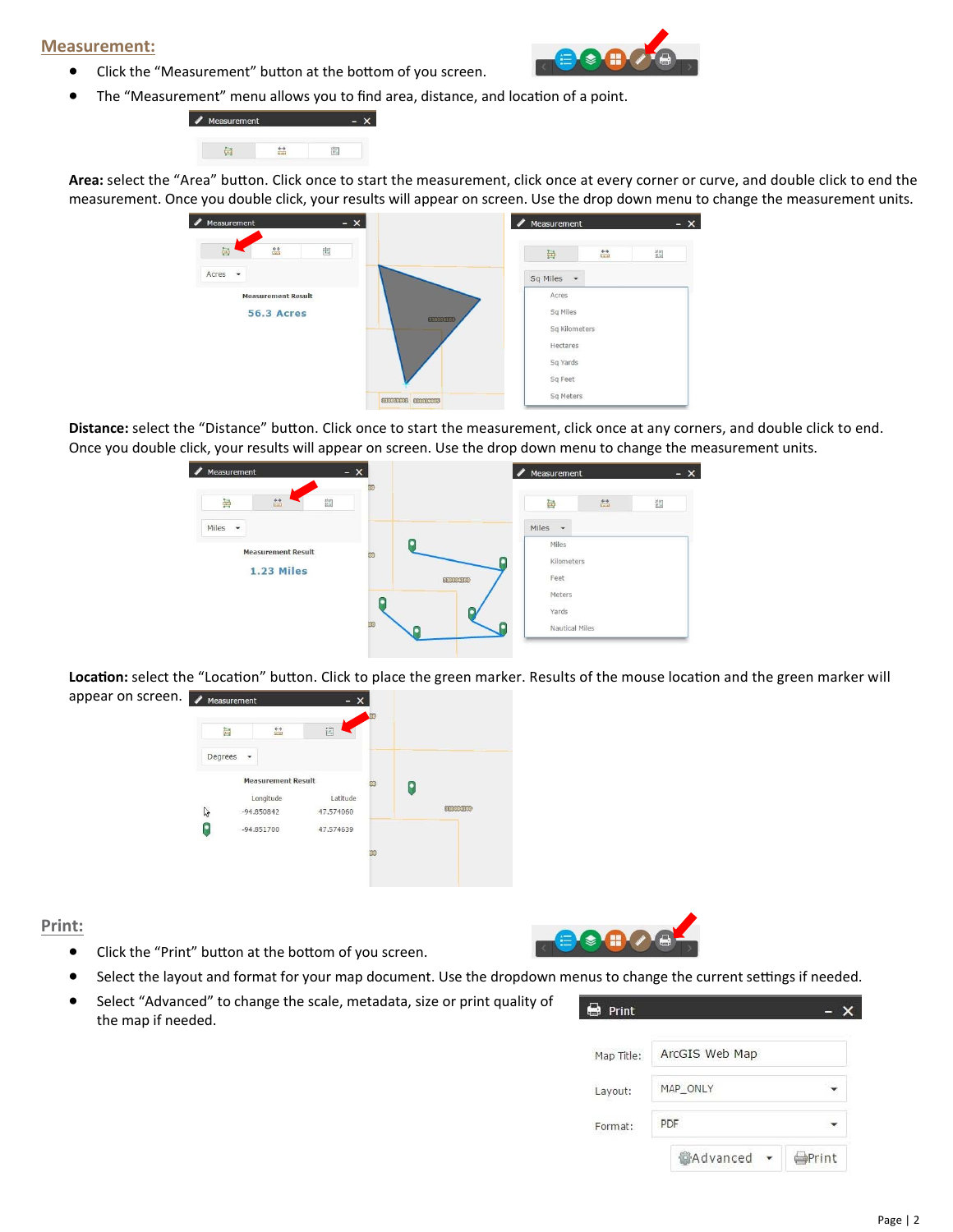# **Searching:**

To search for parcels, select the dropdown menu and choose the appropriate category.



**All:** this is the default search method. This search will bring up matching results for any parcel listed in the County, not just the parcels that are for sale.

**Land Sales:** this search brings up only parcels that are currently for sale. Type all or part of a parcel number.

**Municipality:** this search brings up the selected municipality. Type all or part of a municipality to see what is for sale.

**Township:** this search brings up the selected township. Type all or part of a township to see what is for sale.

#### **Parcel InformaƟon:**

To view the details of a parcel that is for sale, click on the "For Sale" symbol.

Auction Type: indicates the type of auction for each parcel.

- **1) Public:** the general public is allowed to bid.
- **2) Private ‐ Adjacent Land Owners Only:** only adjacent land owners of that parcel are allowed to bid.
- **3) Over the Counter:** is available first come, first serve to the general public.
- **4) Over the Counter ‐ Adjacent Land Owners Only:** available first come, first serve to adjacent land owners only.

**Parcel ID:** the unique identifying number for each parcel.

Area: the estimated size of the parcel in acres.

Auction Date: the original date the parcel was or will be for sale.

**Before Assessment (\$):** assessments on the parcel prior to forfeiture; (i.e. street/utility improvements, association fees, delinquent fees, demolition costs, ditches, etc.).

**Appraised (\$):** value of the parcel as determined by the Assessor's Office.

| $(1$ of 3)                   | $\mathsf{\Pi} \ \mathsf{X}$                     |  |
|------------------------------|-------------------------------------------------|--|
| <b>Status</b>                | Current                                         |  |
| Auction<br>Type              | Over the Counter - Adjacent<br>Land Owners Only |  |
| Parcel ID                    | 430023900                                       |  |
| Area                         | $0.60$ acres                                    |  |
| Auction<br>Date              |                                                 |  |
| Before<br>Assessment<br>(S)  | 252.00                                          |  |
| Appraised 30,000.00<br>(S)   |                                                 |  |
| After<br>Assessments<br>(S)  | 0.00                                            |  |
| Total Value 30,000.00<br>(5) |                                                 |  |
| Zoom to                      |                                                 |  |

After Assessments (\$): assessments on the parcel after forfeiture (i.e. street/utility improvements, association fees, delinquent fees, demolition costs, ditches, etc.).

**Total Value (\$):** the appraised value and the after assessments added together.

Notes: any pertinent notes regarding the parcel.

**Zoom to:** will zoom in close on the selected parcel.